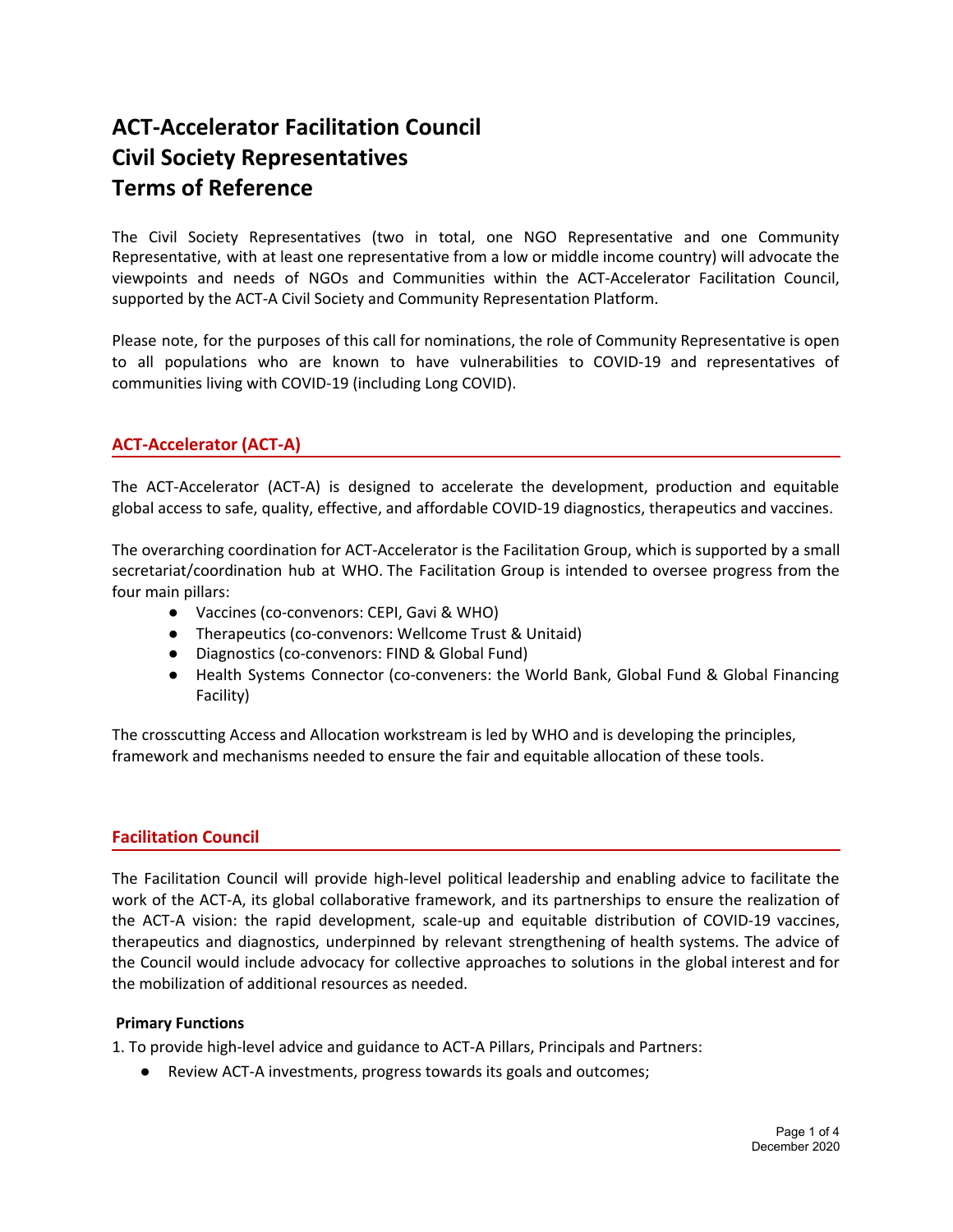- Assist ACT-A in addressing major strategic, policy and financial challenges identified by the partners and Pillars, to enable delivery of/equitable access to COVID-19 vaccines, therapeutics and diagnostics;
- Enhance cross-partnership coherence, transparency and accountability.

2. To provide global leadership and advocacy for ACT-A:

- Deepen global understanding of the ACT-A imperative and economic case for investment;
- Regularly amplify the successes of ACT-A globally to harness the trust and support needed to garner the necessary political backing and financing;
- Actively champion the mobilization of resources domestically, within multilateral fora and globally for ACT-A to deliver on its promise;
- Share insights into opportunities for ACT-A, as well as emerging risks and shifts in the external environment;
- Mobilize the broader global community of ACT-A stakeholders including Industry, Civil Society and Citizens themselves.

The Council composition of up to 34 people includes countries that collectively represent key founding ACT-A members and donors, market shapers and regional cooperation groups. It also includes 2 co-hosts, 2 WHO Special Envoys for ACT-A and 4 non-government partners. Industry representatives and civil society representatives are also invited to meetings.

The Civil Society Representatives will attend the Facilitation Council meetings to represent global civil society (NGOs and Communities), and will engage with and feedback on all material shared with Facilitation Council members between meetings (see responsibilities listed below).

The Council will meet at least every quarter with additional meetings on an as-needed basis, on the initiative of the co-Chairs or at the request of Council members.

Whilst the role of Civil Society Representatives is voluntary, collaborative efforts are ongoing to find funding that may allow small grants to become available to support representatives with communication costs.

## **ACT-A Civil Society Representatives Group**

The Civil Society Representatives to the Facilitation Council will also be required to become a member of the ACT-A Civil Society Representatives Group hosted by the Platform for Community and Civil Society Representatives in ACT-A. The ACT-A Civil Society Representatives Group includes all the civil society and community representatives of the ACT-A. It has its own list-serv and meets virtually every two weeks to feedback and discuss issues across the ACT-A.

#### **The Platform for Community and Civil Society Representatives in ACT-A**

The Platform for Community and Civil Society Representatives in ACT-A is co-hosted by GFAN, WACI Health and STOPAIDS. It facilitates the ACT-A Civil Society Representatives Group to meet; hosts calls for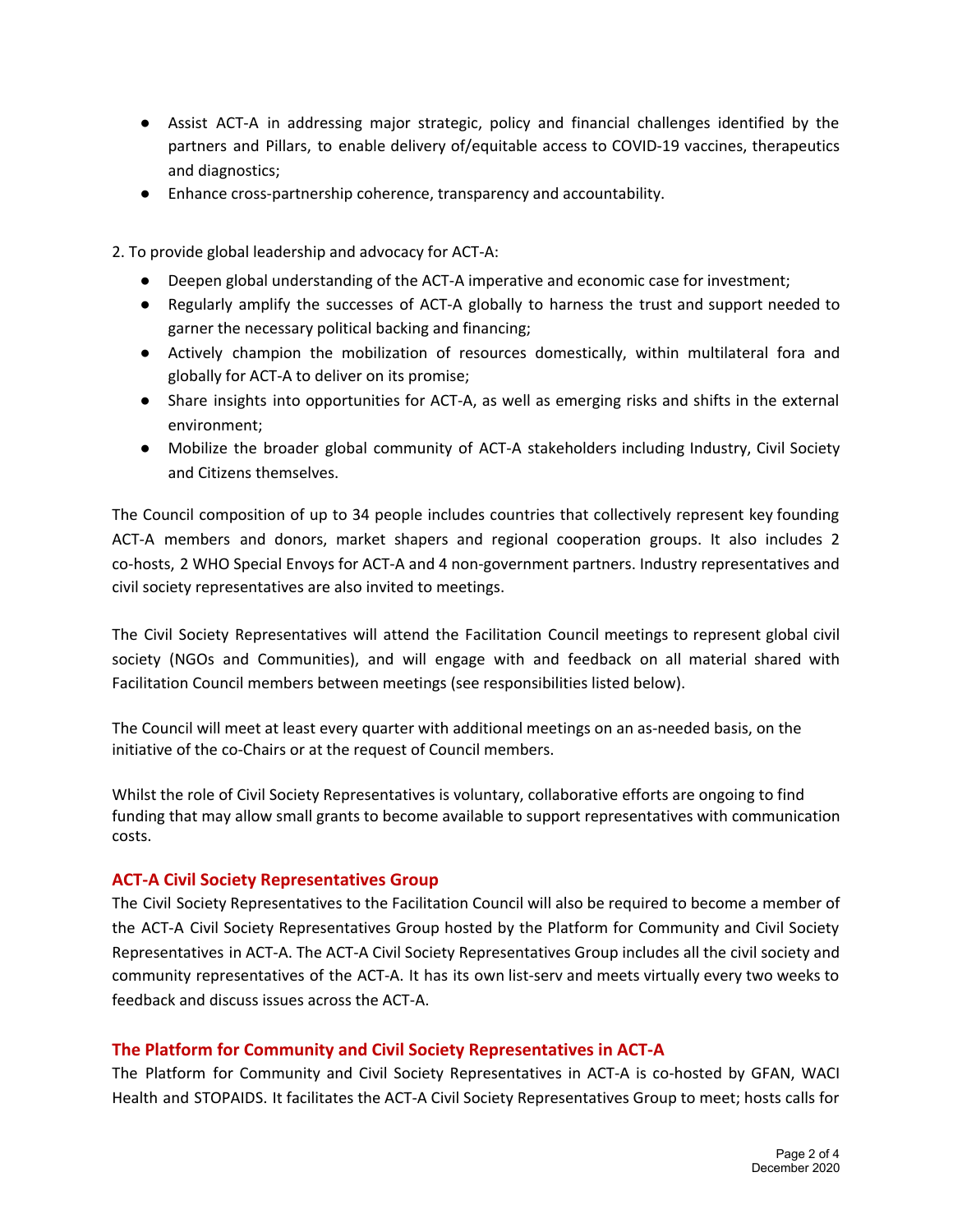global civil society and communities to engage with the ACT-A civil society representatives and also hosts a website where key ACT-A documents are made available.

# **Candidate selection process and criteria**

The two Civil Society Representatives will collectively bring the following skills, experience and attributes to the Council's deliberations. In order to be considered for the role of NGO or Community Representatives, applicants are asked to indicate in the application form examples of how they meet the following requirements:

- A person affiliated to an NGO or Community-based organisation, group or network
- Direct experience/expertise in at least one area of work of the ACT-A in the response to COVID at the community, regional or global level
- Experience leading collaborative and consultative approaches with civil society and communities to develop shared policy positions
- Experience developing resource mobilization campaigns and advocacy to mobilize resources for health – i.e. experience mobilizing resources for health services at the sub-national, national, regional or global levels
- Compelling communication skills, with the ability to engage with a broad range of stakeholders and high-level representatives
- Fluency in written and spoken English

# **Responsibilities of Civil Society Representatives and Key Performance Indicators (KPIs)**

## **The Civil Society Representatives will:**

- Participate in all Facilitation Council meetings and teleconferences;
- Advocate for the best interests of civil society and communities living with or affected by COVID-19;
- Work in collaboration with the Platform for Community and Civil Society Representatives in ACT-A to ensure that relevant information is shared across the partnership and to develop strategies that can be implemented collectively as ACT-A develops;
- Seek input from civil society and communities on all key issues and questions raised in the Facilitation Council, predominantly through regular participation in CSO meetings, mailing lists and social media channels (with support from the ACT-A Civil Society and Community Representation Platform);
- Follow up on key issues relating to the Facilitation Council between meetings, with support from the Platform for Community and Civil Society Representatives in ACT-A;
- Provide feedback on their activities and positions taken to civil society and communities through teleconferences and civil society and community mailing lists and social media channels (Platform for Community and Civil Society Representatives in ACT-A);
- Utilise opportunities for advocacy around issues of importance to civil society and communities;
- Advocate for the participation of civil society and community representatives in the design, implementation and evaluation of ACT-A policies, programs and governance;
- Participate in an performance evaluation process;
- Commit to a high level of accountability, represented by regular communication with the civil society and communities.